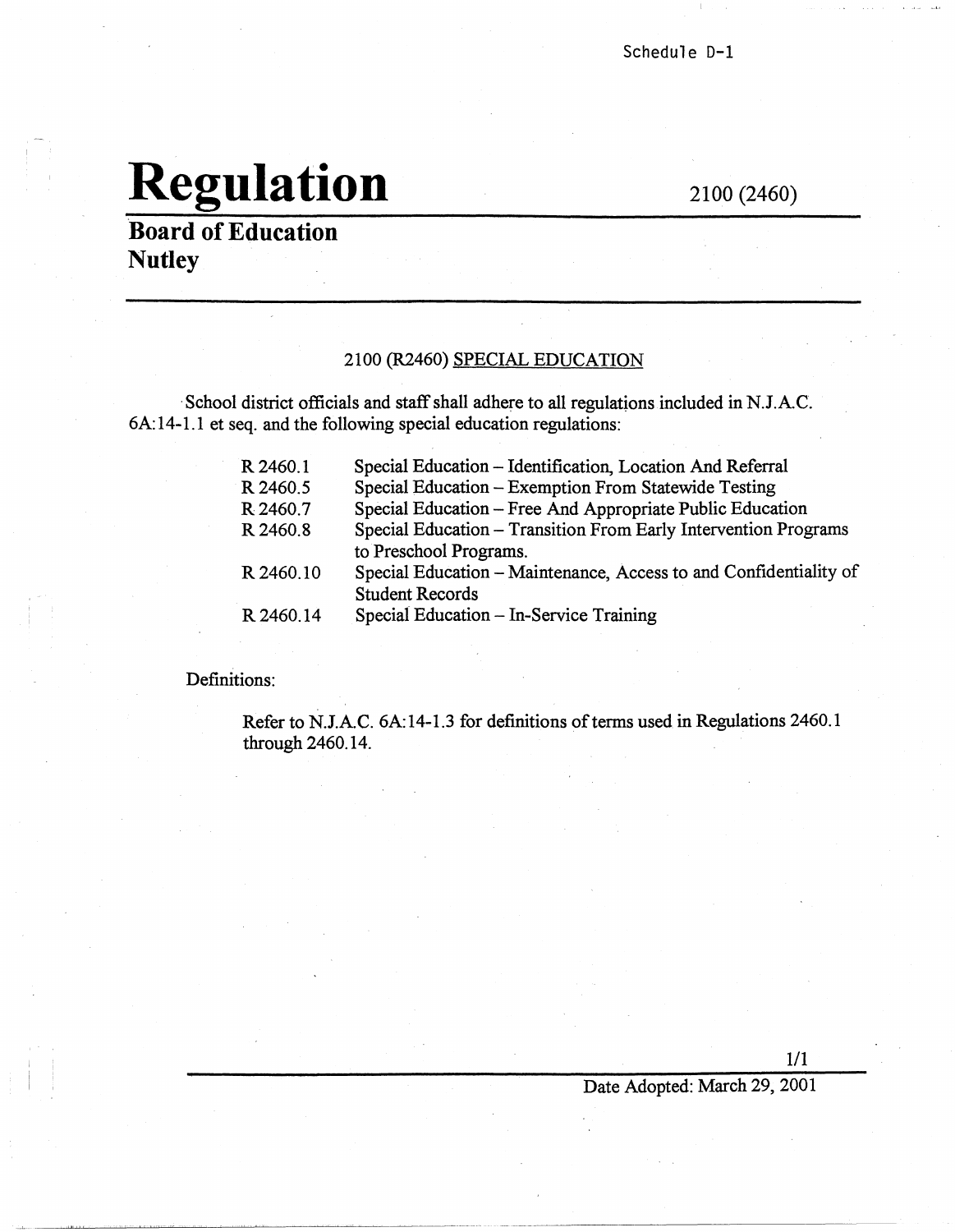## **Regulations 2100 (2460.1)**

### **Board of Education N-utley**

#### 2100 (R 2460.1) SPECIAL EDUCATION - IDENTIFICATION. LOCATION AND REFERRAL

All pupils with disabilities, who are in need of special education and related services, including pupils with disabilities attending nonpublic schools, and highly mobile pupils such as migrant workers' children and homeless pupils regardless of the severity of their disabilities, are located, identified and evaluated according to N.J.A.C. 6A:14-3.3

Procedures for Locating Pupils With Disabilities

- 1. The Department of Special Services will coordinate the child find activities to locate, identify and evaluate all children, ages three through twenty-one, who reside within the Nutley School District and who may be disabled.
- 2. By December 1 of each school year, the Director of Special Services or his/her designee will conduct child find activities including but not limited to:
	- a. Development of child find materials for distribution.
	- b. Broadcasting of child find information on the school district cable television station. (if applicable)
	- c. Distribution of flyers to the parents of all pupils enrolled in the school district.
	- d. Mailing of child find material to nonpuplic schools in the area.
	- e. Mailing of child find material to local pediatricians, hospitals and clergy.
	- f. The Superintendent or designee ensures that if any native language speakers for languages other than English are identified, public service communications will include but not be limited to native language announcements on local foreign language radio stations and/or cable television stations.
	- g. Public service announcements in local newspapers.
	- h. Distribution of child find materials in supermarkets, convenience stores, shelters for the homeless, public and private social service agency locations and nursery school providers.
	- i. Mailing information letters to local physicians, hospitals, nursery schools, nonpublic schools, health departments, community centers, rescue squads and churches.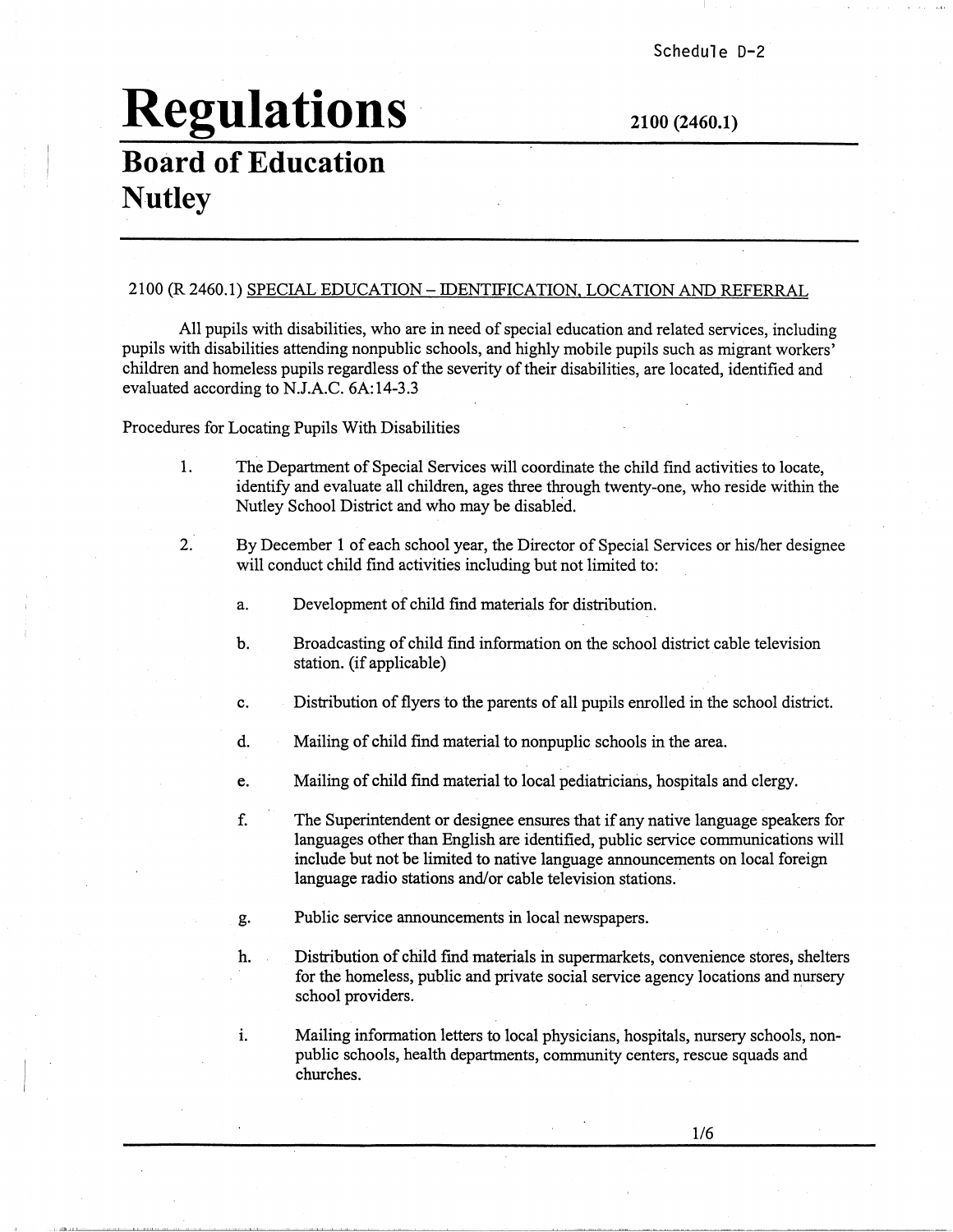### **Regulations Board of Education Nutley**

- j. A guide to preschool services for potentially disabled children ages three to five is made available to: (pre-schools, physicians, community agencies)
- k. Posting of state developed child find materials in all schools ( designate areas) for potentially disabled pupils and/or early intervention program.
- I. Training of home school advocate/school community liaisons or others to assist in the identification of potentially disabled pupils.
- m. Listings of Early Intervention Program (EIP), local nursery schools and pediatricians are maintained. The district's preschool coordinator (or other) maintains contact with EIP coordinator and nursery school director.
- n. Information is distributed through the Parent Advisory Committee.
- o. School handbooks distributed to parents contain information describing special education services.
- p. Distribution of information to the school district's ESL/Bilingual teachers describing child find activities.
- q. Kindergarten entrants are reviewed with building principals relative to potential disabilities.
- r. Intervention and Referral Services committee (I&RS) previously referred to as Pupil Assistance Committee (PAC) have been established in all school buildings.
- s. Nonpublic schools or parents of children who attend nonpublic schools may make referrals regarding potentially disabled pupils directly to the Essex Educational Services Commission.
- 3. No later than December 1 of each school year, the Department of Special Services will contact by mail the Principal of the nonpublic school(s) to request input from nonpublic school parents and officials for suggestions on ways to conduct child find activities for pupils attending nonpublic schools. (A survey will be used to document data collected from nonpublic school parents and officials)

Based on the suggestions from the representatives of the nonpublic schools, the Department of Special Services will modify the child find activities for the next school year, as appropriate.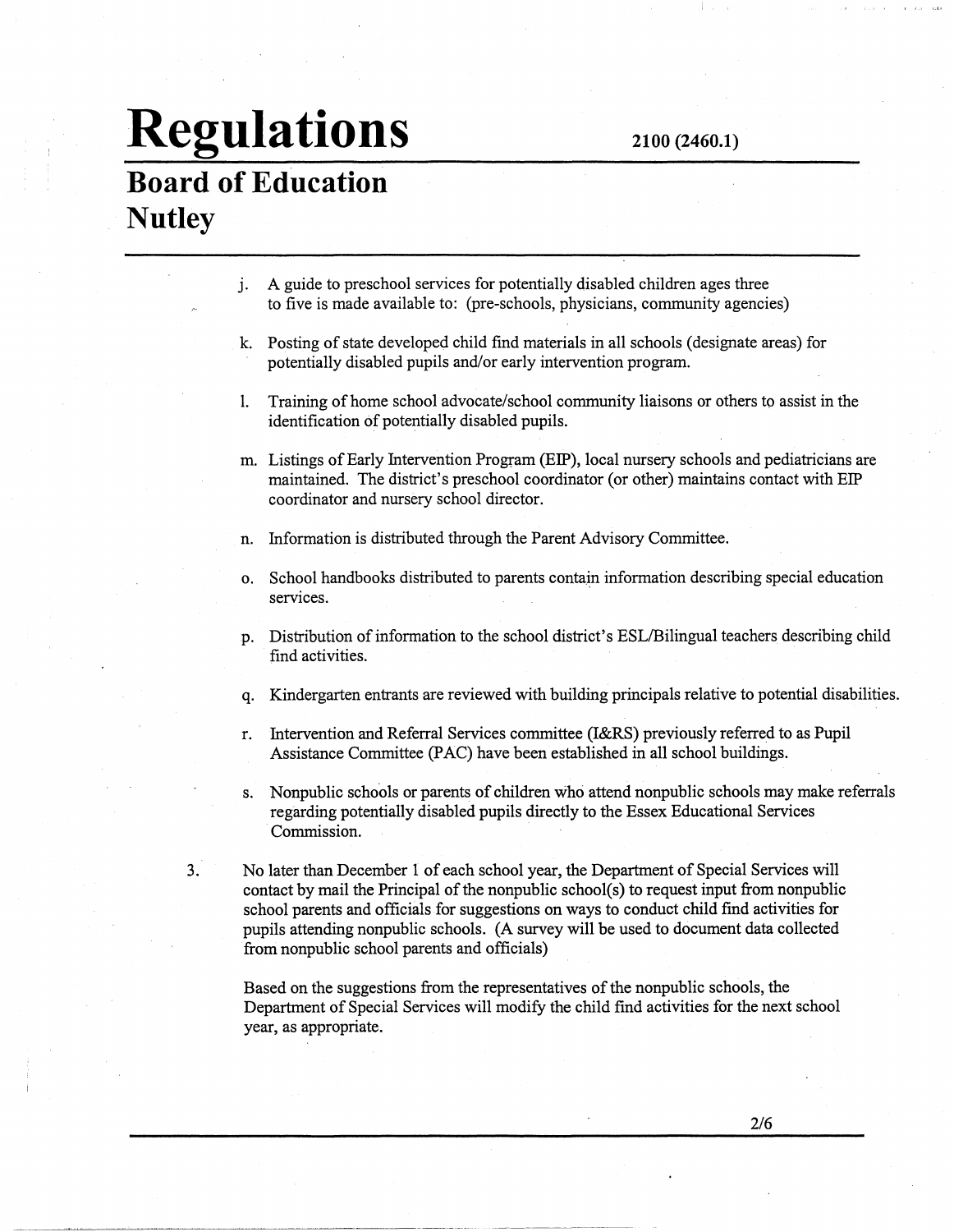#### **2100 (2460.1)**

## **Regulations**

### **Board of Education Nutley**

The following individual(s) shall serve as representatives from nonpublic schools:

School

Title of the Individual Representing the Nonpublic School

Good Sheperd Academy Abundant Life Academy Principal Principal

Procedures for Intervention in the General Education Program

A staff member or agency shall provide in writing a request \* for intervention services for pupils ages 5 to 14 to the building principal or designee, The request shall contain the following:

- 1. Reason for request (including parental or adult pupil request);
- 2. Descriptive behavior of pupil performance; and
- 3. Indication of the prior interventions.

Staff will be inserviced annually by the building principal or designee regarding the procedures for initiating and providing intervention services.

The Superintendent or designee will oversee the district's implementation and effectiveness of the procedures for interventions in the general education program.

Intervention and Referral Services Committee (I&RS) or Pupil Assistance Committee (PAC) will be in place in each school building.

The building principal or designee will be responsible for the following:

- 1. The implementation and effectiveness of building level I&RS/P AC Committee;
- 2. Will identify the roles and responsibilities of building staff who participate in planning and providing intervention services; and
- 3. Review, assess and document the effectiveness of the services provided in achieving the outcome identified in the intervention plan.

\*Sample forms are located in the Resource Manual for Intervention and Referral Services published by the NJDOE.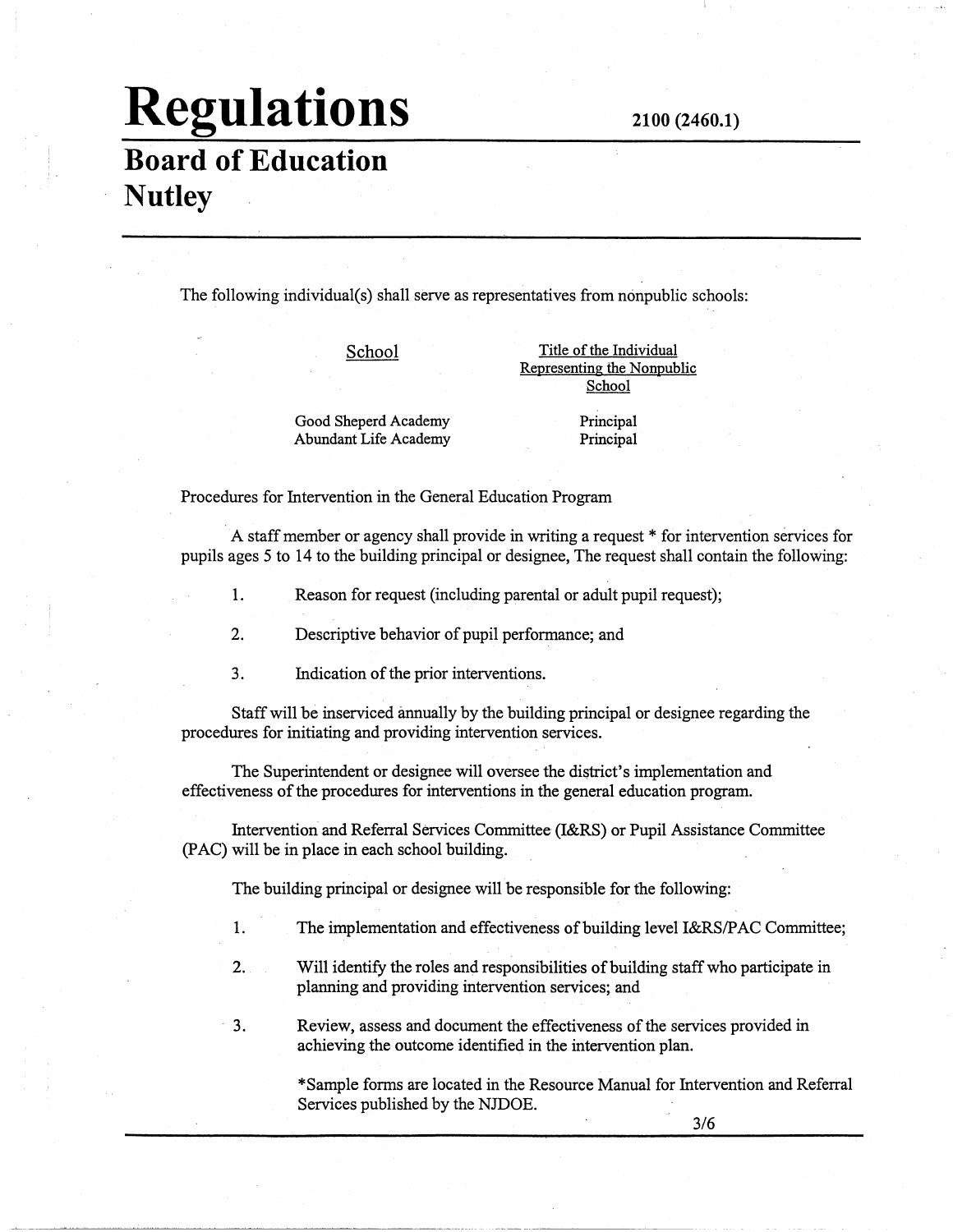## **Regulations 2100 (2460.1)**

### **Board of Education Nutley**

| The I&RS/PAC Committee shall: |  |
|-------------------------------|--|
|                               |  |

- a. Plan and provide appropriate intervention services;
- b. Actively involve parents/guardian in the development and implementation of intervention plans;
- c. Develop an action plan for an identified pupil which specifies specific tasks, resources, persons responsible, completion dates, date for review;
- d. Coordinate the services of community based social and health provider agencies.
- e. Process and complete the documentation forms; and
- f. Review and assess the effectiveness of the services provided in achieving the outcomes identified in the intervention and referral plan.
- 5. The building principal will insure that:
	- a. I&RS/PAC Committee receive inservice training by the building principal or designee by October 1;
	- b. Staff handbooks are updated by September 15 and include information regarding intervention procedures;
	- c. New instructional staff attend the district's orientation program commencing in the month of August which includes information on I&RS/PAC committee;
	- d. School calendars distributed in the month of September and provide information on intervention services; and
	- e. Parent/pupil handbooks distributed in the month of September and include information on intervention services.

#### Procedures for Referral

Referral procedures are included in professional staff handbooks and referral forms are available in the Principal's office, the Child Study Team office, and the Office of Director of Special Services.

1. Parental or Legal Guardian Notification of Procedures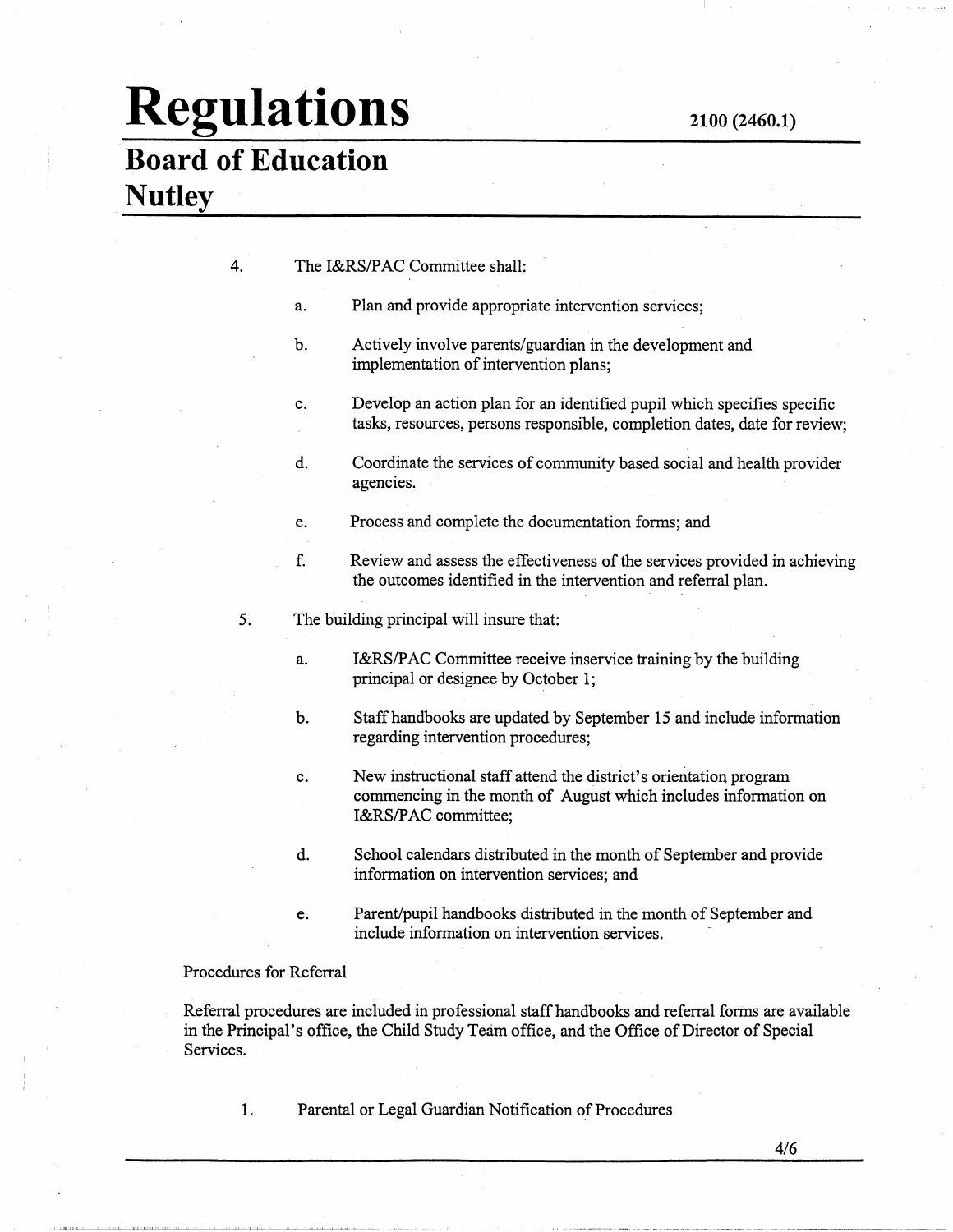# **Regulations 2100 (2460.1)**

### **Board of Education Nutley**

Referral procedures shall be included in Parent Handbook, special education brochure, which shall be available to any parent(s) or legal guardian(s). These procedures and publications shall be updated annually and be available to parent(s) and legal guardian(s) not later than October 1 of each year.

#### 2. Parent Initiated Referral

When a parent makes a written request for an evaluation to determine eligibility for services:

- a. The written request shall be dated by the district recipient;
- b. Immediately forwarded to the office of special services;
- c. A file will be initiated (Attach any forms used to open a case);
- d. Upon receipt of the referral a request for a summary and review of health and medical information regarding the pupil shall be forwarded to the school nurse who will transmit the summary to the Child Study Team (CST);
- e. The Child Study Team will convene a planning meeting (identification meeting) within twenty calendar days ( excluding school holidays, but not summer vacation) of the date the request was received by the district;
- f. A "Notice of a Planning Meeting" will be sent to the parent(s);
- g. The notice will contain "Parental Rights in Special Education" (PRISE) booklet; and.
- h. The planning meeting (Identification Meeting) will be attended by the parent, CST and regular education teacher.

#### 3. School Initiated Referral

Referral of a pupil may be made by administrative, instructional and other professional staff to determine eligibility for special services when:

- . ---·---·-------------

a. It is determined ( optional: through the l&RS/P AC Committee) that interventions in the general education program have not adequately addressed the educational difficulties and it is believed that the pupil may be disabled; or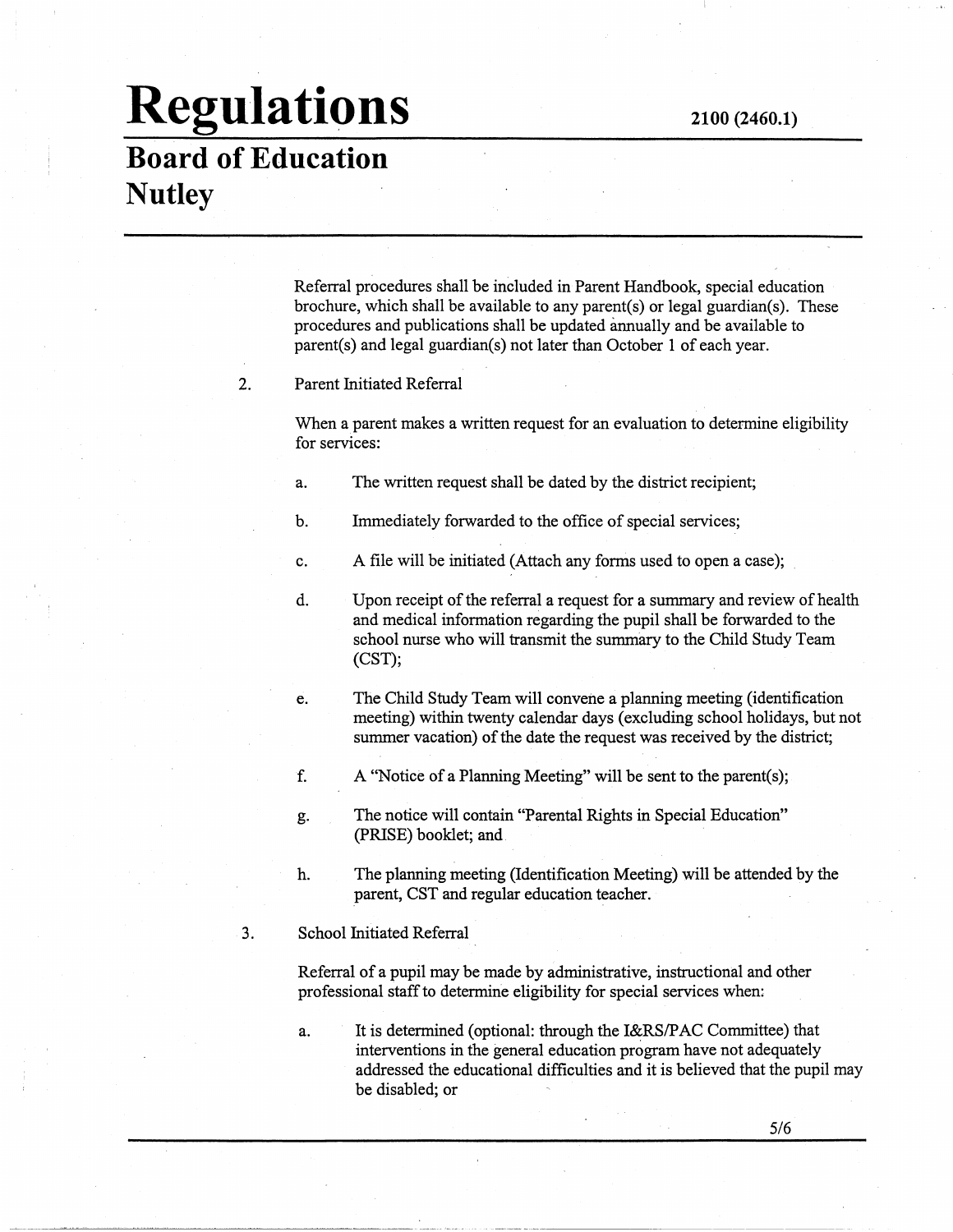# **Regulations**

### **Board of Education Nutley**

b. It can be documented that the nature of the pupil's educational problem(s) is such that an evaluation to determine eligibility for services is warranted without delay.

#### c. The Principal, though inservice training, shall ensure that pupils who may be potentially disabled are referred even though they are advancing from grade to grade.

The following procedure will be followed for a school initiated referral:

- a. A referral to the CST will be completed by the referring staff member;
- b. I&RS/PAC documentation (including, but not limited to: teacher reports, grades and other relevant data) shall be forwarded with the referral to the CST along with any other relevant data;
- c. **I&RS/PAC** documentation does not need to be forwarded for direct referral when the nature of the pupil's problem is such that the evaluation is warranted without delay;
- d. The referral should be dated upon receipt by the CST;

e. A file will be initiated;

- f. · Upon receipt of the referral, a request for a summary and.review of health and medical information regarding the pupil shall be forwarded to the school nurse who will transmit the summary to the CST;
- g. The CST (though not required, a case manager meeting may be assigned) will convene a planning meeting within twenty calendar days (excluding school holidays, but not summer vacation) of the date recorded on the. referral;
- h. A Notice of a Planning Meeting" (Identification Meeting) will be sent to the parents;
- i. The notice shall contain "Parental Rights in special Education" (PRISE); and

j. The planning meeting (Identification Meeting) will be attended by the parent, CST and regular education teacher.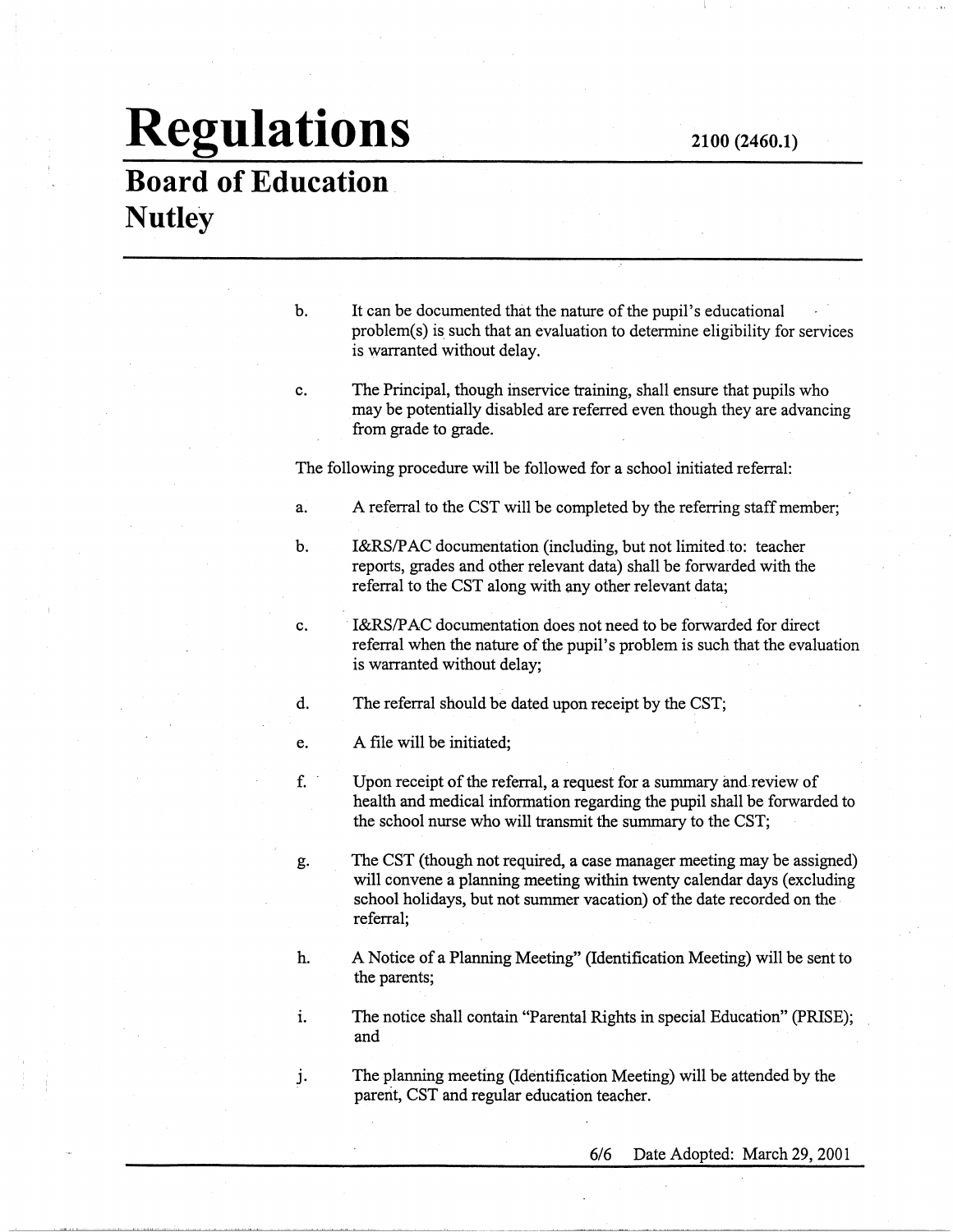## **Regulations** 2100(2460. 7)

### **Board of Education Nutley**

#### 2100 (R 2460.7) SPECIAL EDUCATION -FREE AND APPROPRIATE PUBLIC EDUCATION

· A free and appropriate public education is available to all pupils with disabilities between the ages of three and twenty-one including pupils with disabilities who have been suspended or expelled from school.

Procedures regarding the provision of a free and appropriate public education to pupils with disabilities who are suspended or expelled are as follows:

1. School officials responsible for implementing suspensions/expulsions in the district are the following: (List school officials/designees by district organizational level.)

| $a$ . | $9 - 12$ | Principal/Vice Principal<br>Director of Special Services or designee |
|-------|----------|----------------------------------------------------------------------|
| b     | 7-8      | Principal/Vice Principal<br>Director of Special Services or designee |
|       | K-6      | Principal, Director of Special Services                              |

- 2. Each time a pupil with a disability is removed from his/her current placement for disciplinary reasons, notification of the removal is provided to the case manager by the Principal or designee. (Notification must be in written format for documentation - Attach form)
- 3. Each Principal or designee will ensure that a system is in place to track the number of days a pupil with disabilities has been removed for disciplinary reasons. Documentation will include: (Attach Fonn)
	- a. Pupil's name;
	- b. The infraction;
	- c. Time suspended; and
	- d. The cumulative days suspended including removal for a portion of the school day which is counted proportionately.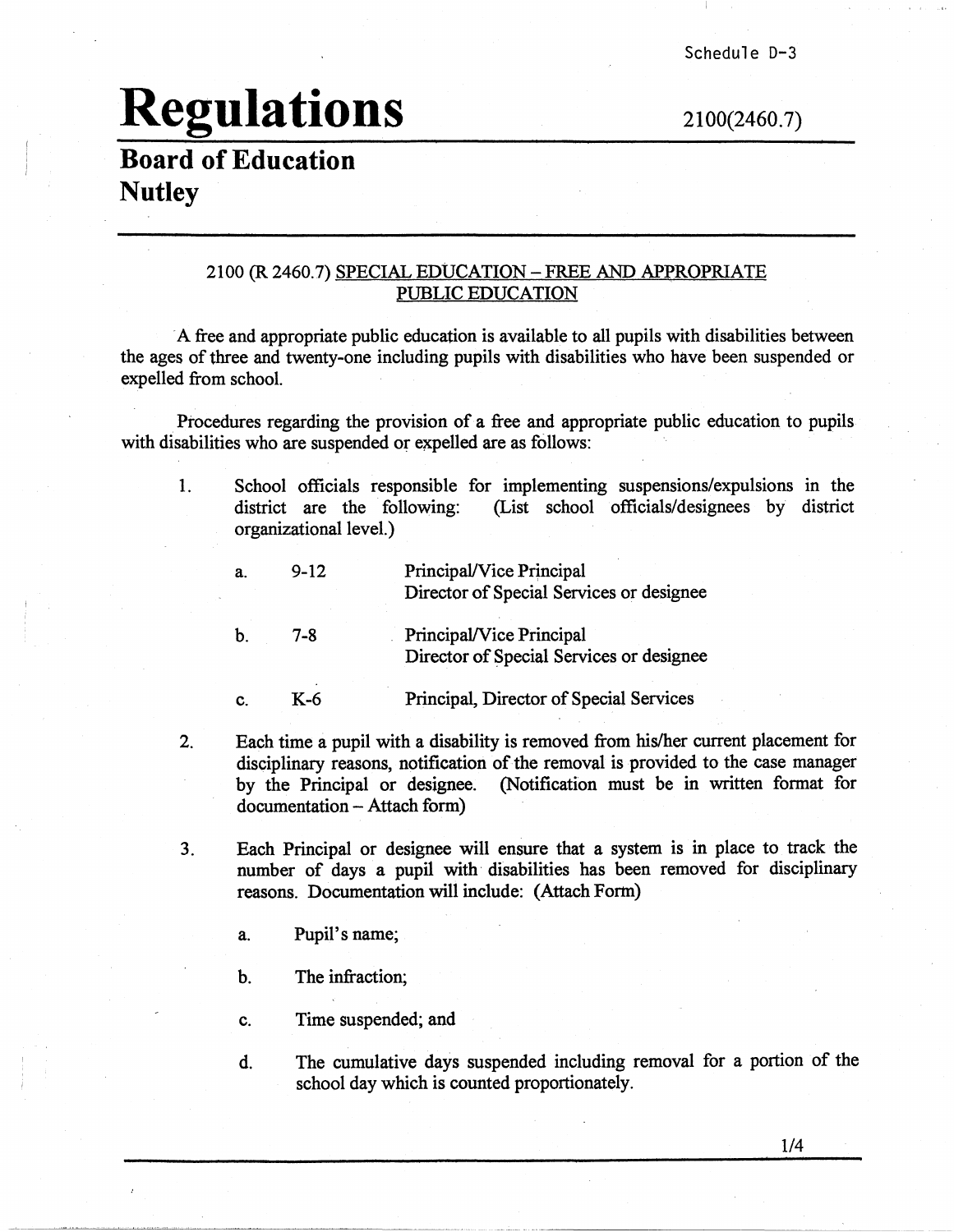2100(2460.7)

## **Regulations**

**Board of Education Nutley** 

- 4. When a pupil is suspended from transportation:
	- a. Suspension from transportation is not counted as a day of removal if the pupil attended school.
	- b. Suspension from transportation is counted as a day of removal if the school district does not make available an alternate means of transportation and the pupil does not attend school.
	- c. Suspension from transportation may be counted as a day of absence rather than a day of removal if the district made available an alternate means of transportation and the pupil does not attend school.
- 5. When a pupil with a disability participates in an in-school suspension program, the Principal or designee shall ensure that participation in the program is not counted as a day of removal if the program meets the following criteria:
	- a. The pupil has the opportunity to progress in the general curriculum,
	- b.. Services and modifications specified in the pupil's IBP can be provided in the in-school suspension program,
	- c. Interaction with non-disabled peers to the extent they would have in the current placement, and
	- d. The pupil is counted as present for the time spent in the in-school suspension program.
- 6. When a series of short-term removals accumulate to more than ten school days in the year:
	- a. The Principal/Vice Principal or designee and the case manager will consult to determine whether the removals create a change of placement according to N.J.A.C. 6A:14-2.8(b)2. Written documentation of the consultation shall be maintained by the case manager.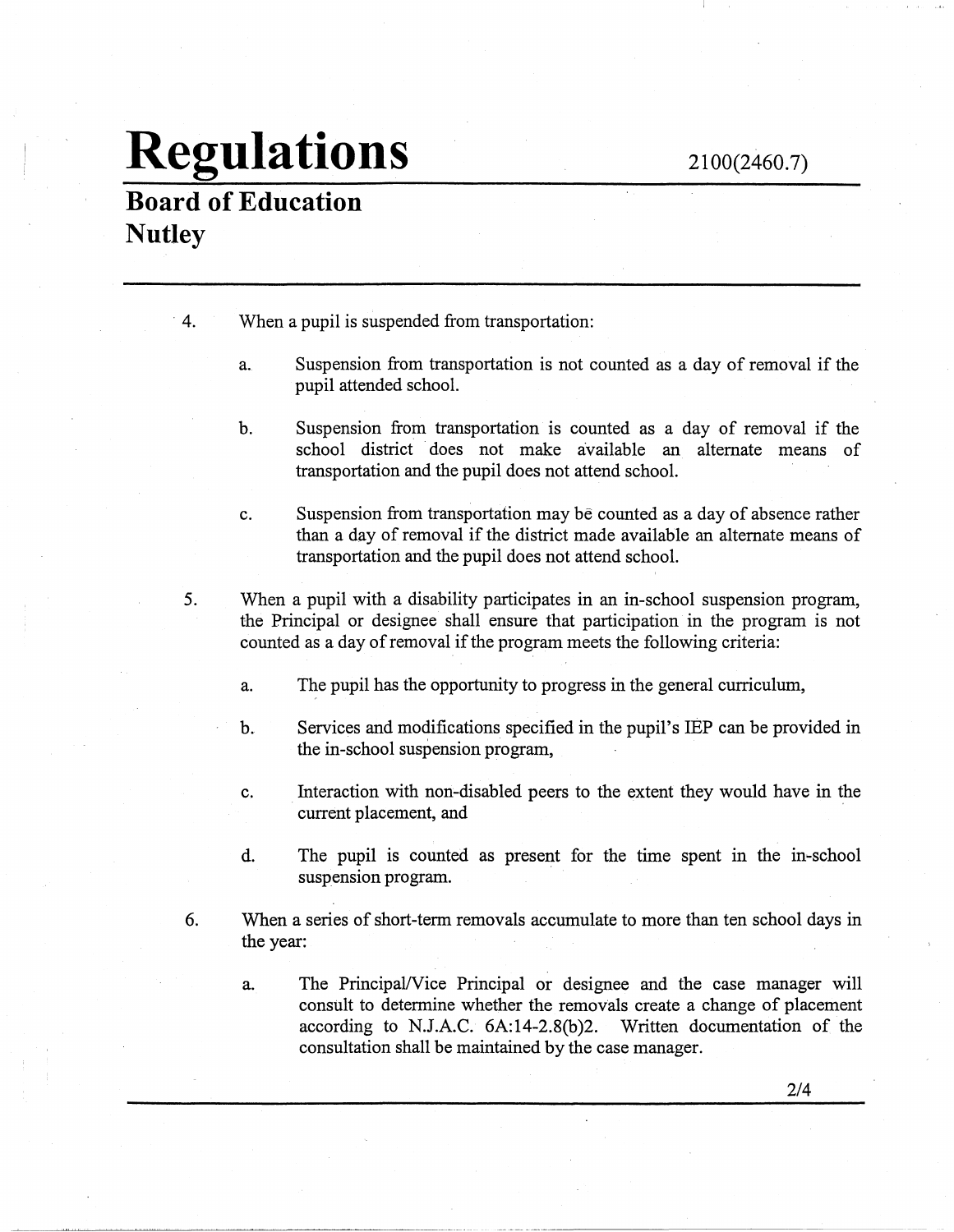## **Regulations**

2100(2460.7)

### **Board of Education Nutley**

b. If it is determined that there is no change in placement, the Principal/Vice Principal or designee and the case manager, and special education teacher will consult to determine the extent to which services are necessary to:

- (1). \_Enable the pupil to progress appropriately in the general education curriculum;
- (2) Advance appropriately toward achieving the goals set out in the Pupil's IEP; and
- (3) Written documentation of the consultation and services provided is maintained in the pupil's file. (Attach any relevant forms).
- 7. When a disabled pupil is removed from his/her current placement for more than ten days and the removal does not constitute a change in placement, the case manager shall convene an IBP meeting to:
	- a. Review the behavioral intervention plan and its implementation;
	- b. Determine if modifications are necessary; and
	- c. Modify the behavioral intervention plan and its implementation as appropriate. The plan will be modified to the extent necessary if at least one member of the team determines that modifications are necessary.

··-·-·-··------ ·-------------------

The case manager will document the date and the outcome of the meeting.

The documentation will be placed in the pupil's file.

Procedures Regarding the Provision of a Free and Appropriate Public Education to Preschool Age Pupils with Disabilities.

To ensure that preschoolers with disabilities who are not participating in an early intervention program have their initial IEP's implemented no later than age three, a written request for an initial evaluation shall be forwarded to the district.